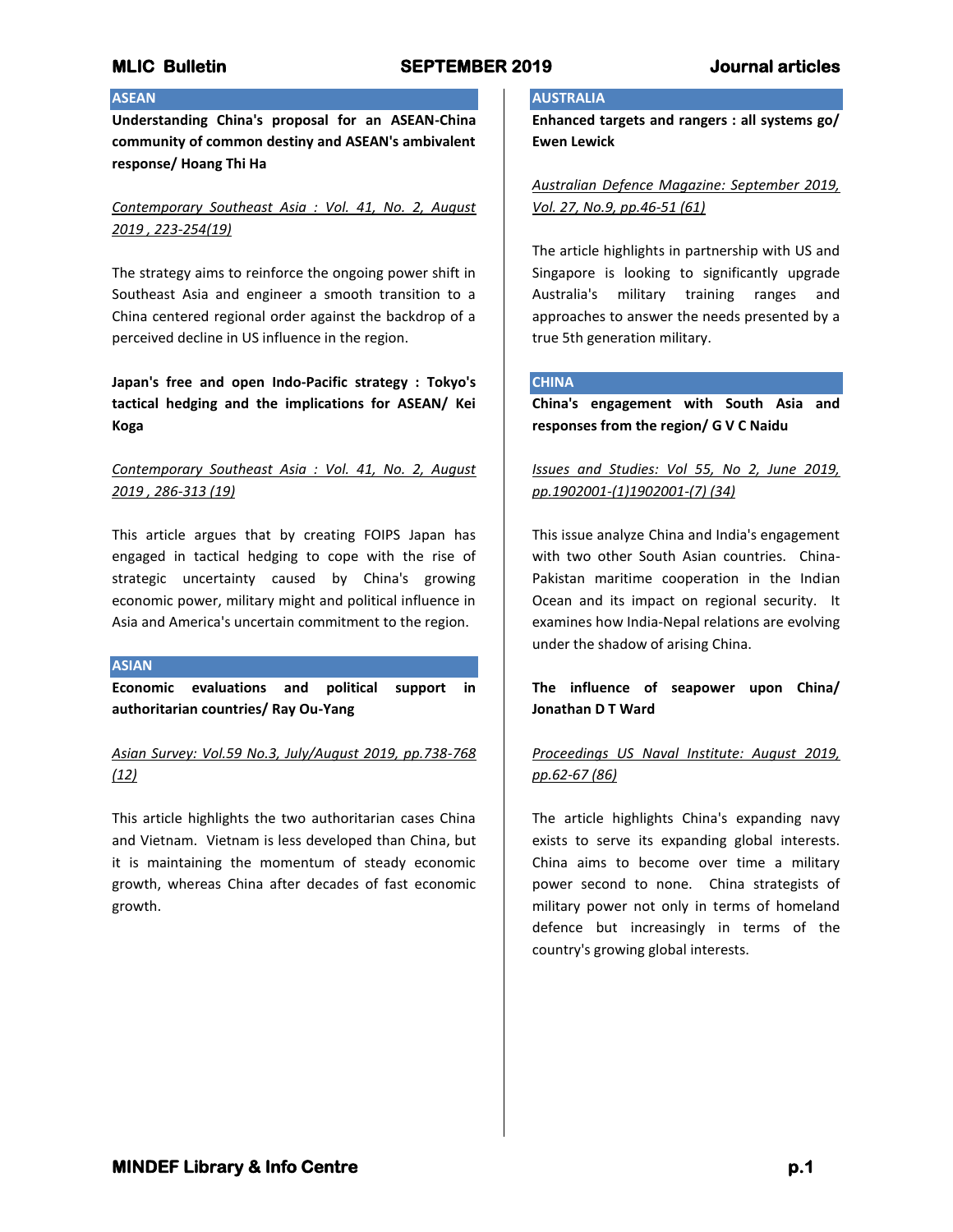## **CHINA**

## **New era of deterrence/ Arthur Tulak**

## *Indo-Pacific Defense Forum: Vol 44, Issue 2, 2019, pp. 11- 17 (F5)*

The article highlights the new 21st century security environment presents a new condition of challenged deterrence which the U.S.army and marine corps have defined as the effectiveness of U.S conventional deterrence being put into question the threshold of conflict to achieve strategic aims and by the adversary's potential ability to conduct the aggressive actions.

#### **Intellectual pursuits**

## *Indo-Pacific Defense Forum: Vol 44, Issue 2, 2019, pp. 19- 23 (F5)*

It highlights the People's Republic of China strategic goals are to achieve comprehensive national power an innovation driven economic growth model and military modernization. To reach these goals the PRC's policy aims to introduce, digest, absorb and re-innovate technologies and intellectual property from around the world.

#### **Pacific persuasion**

## *Indo-Pacific Defense Forum: Vol 44, Issue 2, 2019, pp. 37- 41 (F5)*

It highlights major and emerging powers forge partnerships with South Pacific nations to curb Chinese influence. The People of Republic of China communist government's intensifying interest in pacific has prompted other strategic partners in the region including Australia, India, Japan, Indonesia, Japan and the United States.

#### **CHINA**

**Evolusi hubungan bilateral : China - Vietnam/ Zulfiqar Mohd Yusof** 

#### *Perajurit : Ogos 2019, pp.46-51 (133)*

Hubungan Beijing dan Hanoi sebelum penjajahan Perancis dengan konflik ketenteraan akibat pengaruh China di Vietnam. Hubungan bilateral China - Vietnam boleh dirapatkan dengan menkembalikan masalah pertikaian kepulauan Paracel dan Spratly diselasaikan.

## **Taiwan F-16 approval draws China's ire/ Greg Waldron**

## *Flight International: 3-9 September 2019, p.22 (65)*

Beijing condemns Washington's clearance of long-anticipated fighter deal, as US firms brace for retaliatory sanctions.

## **Handling China's internal security : division of labor armed forces in Xinjiang/ Yitzhak Shichor**

*Journal Of Contemporary China : Vol.28, No. 119, September 2019, pp.813-830 (102)*

The article shows most of the burden of maintaining internal security in China falls on para military troops.

## **The sources of Chinese conduct/ Odd Arne Westad**

*Foreign Affairs : Vol. 98, No. 5, September/October 2019, pp. 86-95 (76)*

Are Washington and Beijing fighting a new cold war? The sources of Chinese conduct along with the current global role of the United States. The pattern of conflict between the United States and China will look very different from the cold war.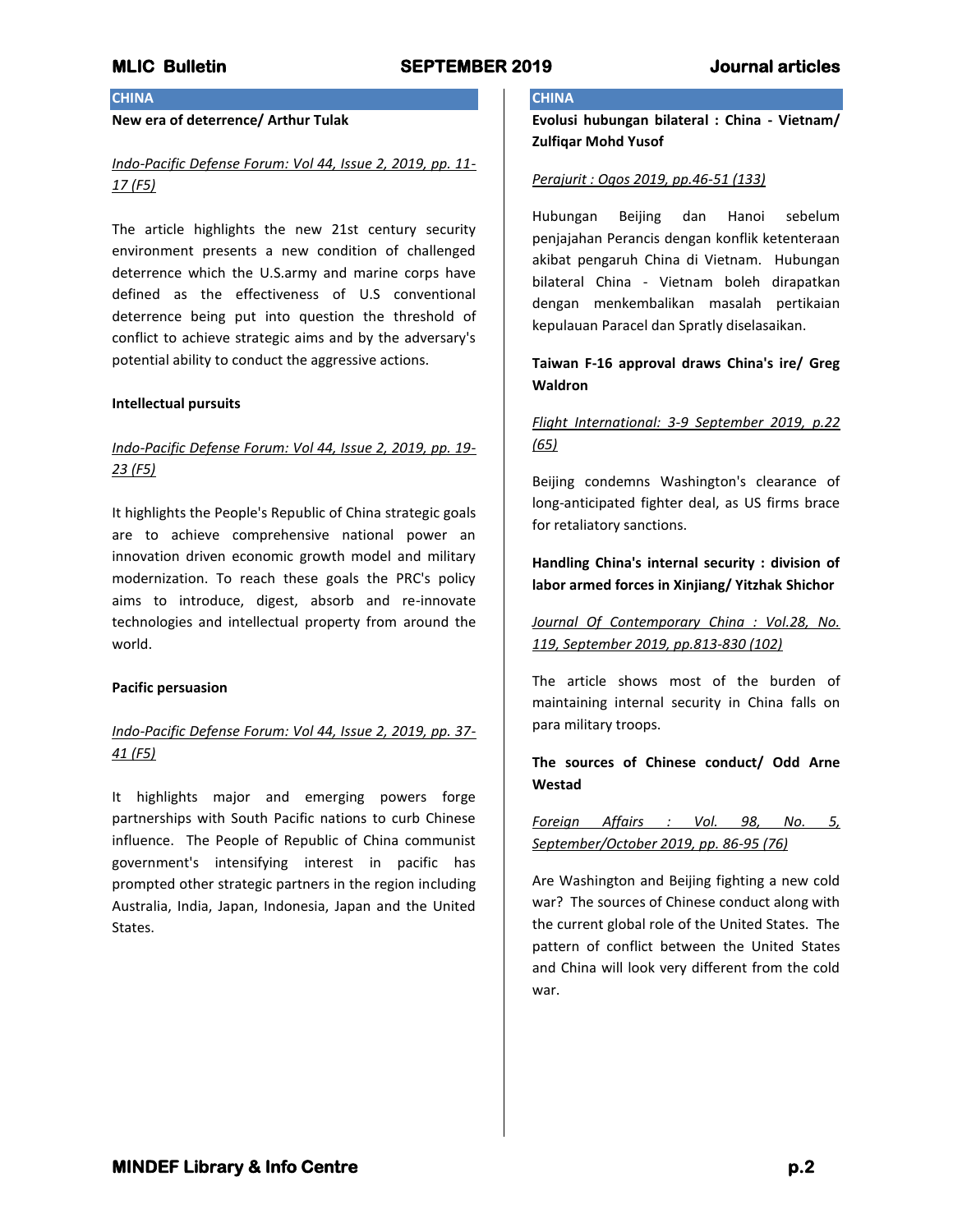#### **CHINA**

#### **Competition without catastrophe/ Kurt M Campbell**

## *Foreign Affairs : Vol. 98, No. 5, September/October 2019, pp. 96-110 (76)*

How America can both challenge and coexist with China. Such coexistence would involve elements of competition and cooperation with the United States competitive efforts geared toward securing those favorable terms, considerable friction in the near term as U.S policy moves beyond engagement.

#### **The dictators last stand/ Yascha Mounk**

## *Foreign Affairs : Vol. 98, No. 5, September/October 2019, pp. 138-148 (76)*

Why the new autocrats are weaker than they look

#### **Party man/ Richard McGregor**

## *Foreign Affairs : Vol. 98, No. 5, September/October 2019, pp. 18-25 (76)*

Xi Jimping's quest to dominate China. Xi's effort to concentrate power in his own hands peaked at the end of his first term.

#### **Surging second sea force/ Andrew S Erikson**

## *Naval War College Review : Vol 72 No 2, Spring 2019, pp.11-34 (F22)*

China's maritime law-inforcement forces, capabilities and future in the gray zone and beyond. China has undertaken a massive MLE modernization program that has increased greatly its capability to operate MLE vessels in remote areas.

## **China-Oman relations and the Indian Ocean security dilemma/ Matteo Legrenzi**

## *Global Change, Peace & Security: Vol 31, No. 2, June 2019, pp. 361-366*

The article highlights China's increasing diplomatic, economic and military activism around the Indian Ocean.

### **CHINA**

**China's application of the three warfares in the South China Sea and Xinjiang/ Michael Clarke**

#### *Orbis: Volume 63, Issue 2, 2019, pp.187-208 (44)*

This article explores the development and application of the China's information warfare strategy to two distinct security challenges ; the South China Sea and the threat of terrorism in Xinjiang.

## **Playing to win in contested airspace/ Mark K Jbeily**

## *Proceedings US Naval Institute: September 2019, pp.46-51 (86)*

The article highlights naval aviation must leverage emerging technologies to dominate China in future battles. Three emerging technologies are preparing naval aviation for operations in contested airspace, directed energy weapons for carrier point defence, carrier based stealth aircraft to penetrate enemy airspace.

## **Narrative power : how storytelling shapes East Asian international politics/ Linus Hagstrom**

## *Cambridge Review of International Affairs: Vol.32, No.4, August 2019, pp. 387-406 (93)*

This special issue develops the concept of narrative power of international relations research focusing on East Asia. The region that has been at the centre of debates about international power shifts.

## **Memes, narratives and the emergent US-China security dilemma/ Adam Breuer**

## *Cambridge Review of International Affairs: Vol.32, No.4, August 2019, pp. 429-455 (93)*

The purpose of this article is to track the emergence of the RBO meme and to see whether it helps constitute the revisionist power narrative within the US about China's rise.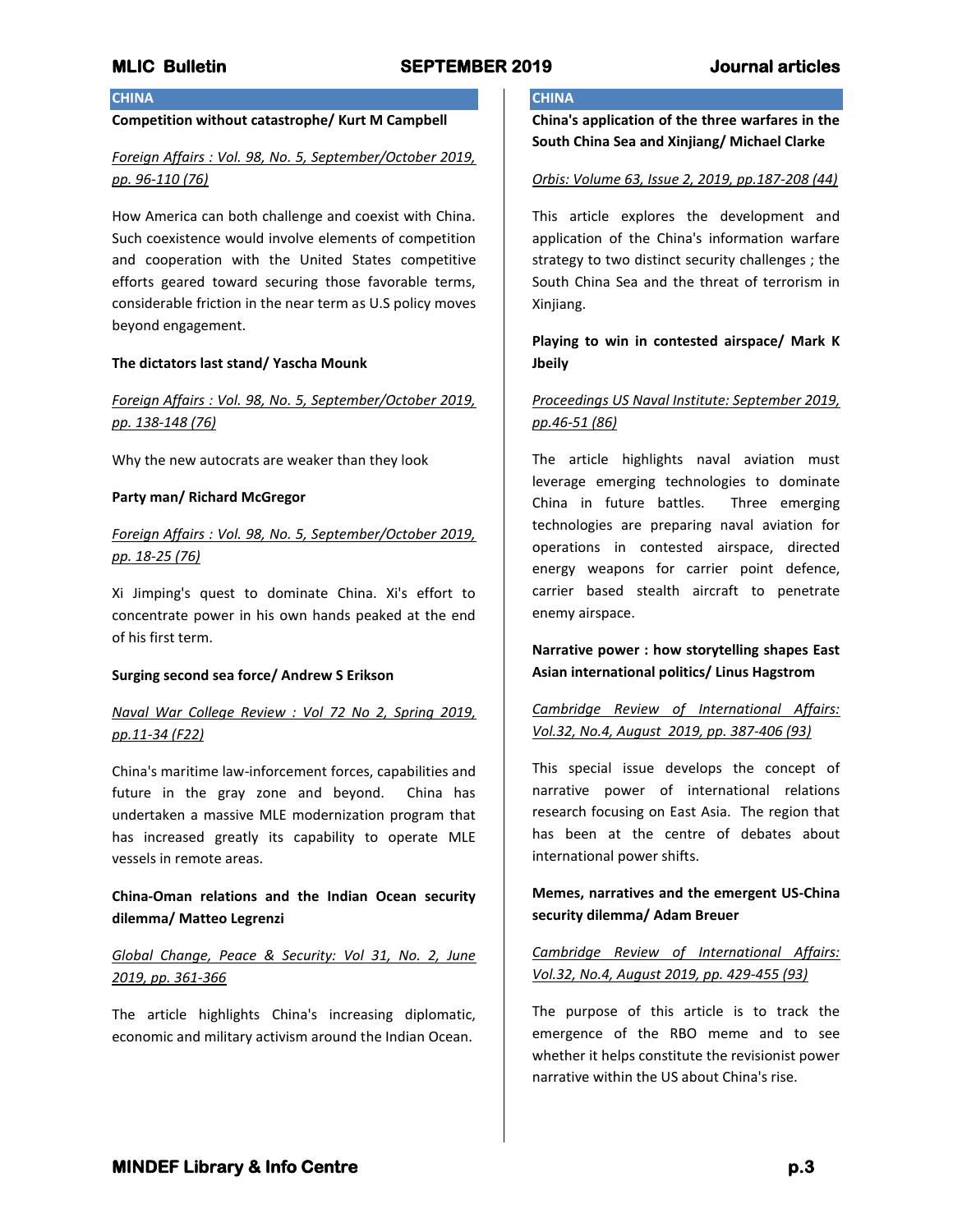#### **CHINA**

**Are the US and China fated to fight? how narratives of power transition shape great power war or peace/ Peter Gries**

### *Cambridge Review of International Affairs: Vol.32, No.4, August 2019, pp. 456-482 (93)*

This study does not directly examine elite US China policy makers. It explores the cognitions, emotions and policy preferences of ordinary Americans. The American politicians, military officers, and diplomats who make US policy on China are socialized within the same body politic.

#### **CYBER**

**China broadens cyber options/ JR Ng**

## *Asian Military Review: Vol.27, Issue 5, August/September 2019, pp.18-20 (60)*

The article highlights China is prepared to use its burgeoning cyber capabilities for industrial, espionage, trans-national harassment, national defence and as a support to military operations

#### **Brexit and cyber security/ Tim Stevens**

#### *RUSI Journal: April 2019, pp.22-30 (127)*

The article highlights how Brexit will have negative impacts on cybercrime policing and cyber threat intelligence sharing and argue that the absence of a negotiated settlement will damage the cyber security of the UK and the EU.

#### **In the hot seat/ Megan Gates**

#### *Security Management: August 2019, pp.28-30 (92)*

This attack focus is highlighted the annual Verizon 2019 found that senior executives are 12 times more likely to be the target of social incidents and nine times more likely to be the target of social breaches.

# **CYBER**

## **A fresh way to do cyber**

## *Professional Security : Vol, 29/9, September 2019, p.32 (91)*

The CEO of the security organisation developed short animated movies to simplify what cyber security is. It highlights to get cyber messages through to people who mostly are not cyber experts have to communicate with words.

**The capability/vulnerability paradox and military revolutions : implications for computing, cyber, and the onset of war/ Jacquelyn Schneider**

## *The Journal of Strategic Studies : Vol 42 No.6, October 2019, pp. 841-863 (98)*

The discussion to a larger question beyond the information revolution and with implications for emerging technologies when do military revolutions lead to war? It highlights the paradox as a lens to understand the impact of digital technologies, cyber and war.

## **The Russian hybrid warfare strategy - neither Russian nor strategy/ Sandor Fabian**

## *Defense & Security Analysis : Vol.35, Issue. 3, 2019, pp.308-325 (94)*

The article highlights the concepts of cyber domain warfare are western phenomena and Russian sources are more likely to refer to the concept of information space rather than cyber space. The cyber domain will have a significant effect in future conflicts is Nye who argues that the dependence on complex cyber systems for support of military and economic activities.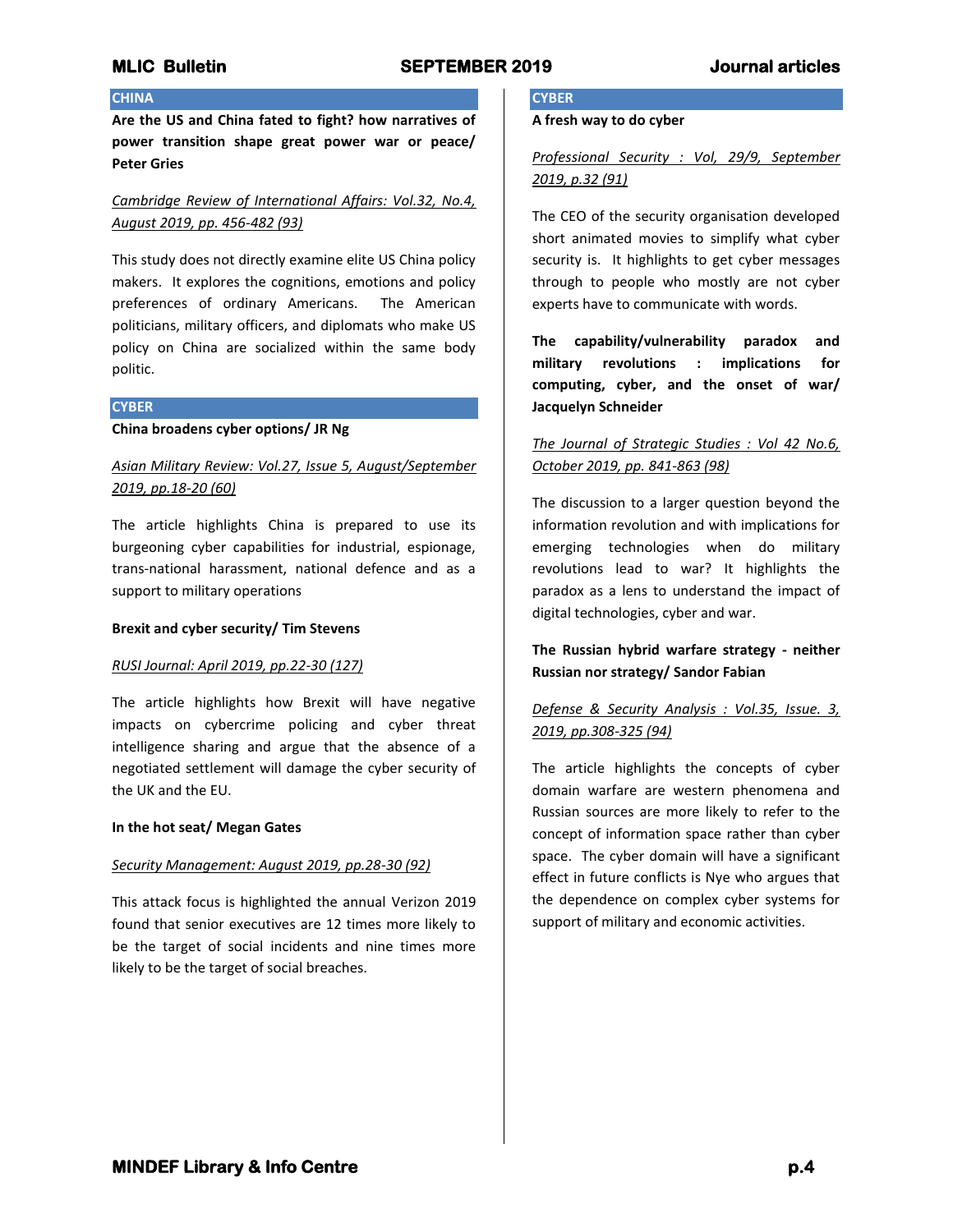## **DENUCLEARISATION**

## **North Korea: why it is unlikely to denuclearise/ KB Teo**

#### *RSIS Commentary : No 165, 22 August 2019 (F31)*

After two summits with Trump, there are reasons to believe that North Korea's leader Kim Jong-Un is having the last laugh on the American president.

#### **DISASTER**

**Looking back on development and disaster-related displacement and resettlement, anticipating climate related displacement in the Asia Pacific region/ Susanna Price**

## *Asia Pacific Viewpoint : Vol.60, No.2, August 2019, pp.191-240 (8)*

The paper has looked backwards to review the experience of forced displacement arising from development to draw out specific lessons that may anticipating climate change displacement.

## **Disaster relief, international status and regional order : a case study of typhoon haiyan/ Richard Salmons**

## *Global Change, Peace & Security: Vol 31, No. 3, October 2019, pp. 283-301*

The article highlights the engagement on disaster relief has helped regional states expand their defence diplomacy, this diplomacy in turn is playing an important role in regional order building. Japan's disaster contribution may have clarified and strengthened its role as a security partner in South East Asia.

#### **DISASTER MANAGEMENT**

**Managing disasters 4.0: need for new thinking/ Angelo Paolo Luna Trias**

#### *RSIS Commentary : No 166, 23 August 2019 (F31)*

The UN Global Assessment Report (GAR) is a comprehensive review and analysis of worldwide progress on disaster risk management (DRM). This year's edition challenges us to move beyond prevailing norms in DRM to consider the complex nature of systemic risk. What does this shift mean and how will it shape DRM policy, research, and practice?

## **ELECTRONIC**

**The conflict in Syria : lessons being learned in electronic warfare/ Arie Egozi**

*Asia-Pacific Defence Reporter : September 2019, Vol.45, No.7, pp.30-32 (9)*

The article highlights on electronic warfare in Syria has been and still is one o the major focal points in the history type of warfare.

#### **HEALTH AND SAFETY**

**The chief of navy's : safety, health and environmental statement of commitment**

#### *Navy Today: No. 235, Auguat 2019, p. 10 (F23)*

The New Zealand defence force highlights on the preparation and availability of credible and effective armed forces that are capable of the government's defence and national objectives. The chief of navy are committed to taking care every reasonably practicable step to keep their people and the public safe and pursuing excellence in the way they manage safety.

#### **INDONESIA**

### **Strategic regional cooperation/ Vinay Kaura**

## *Indo-Pacific Defense Forum: Vol 44, Issue 2, 2019, pp. 60-63 (F5)*

Delhi and Jakarta have agreed to take concrete steps to accelerate economic and security cooperation in the maritime domain. The renewed awareness they are sharing broadly common challenges regarding sustainable use of the oceans makes it imperative for them to contribute more to the maintenance of regional security in the Indo-pacific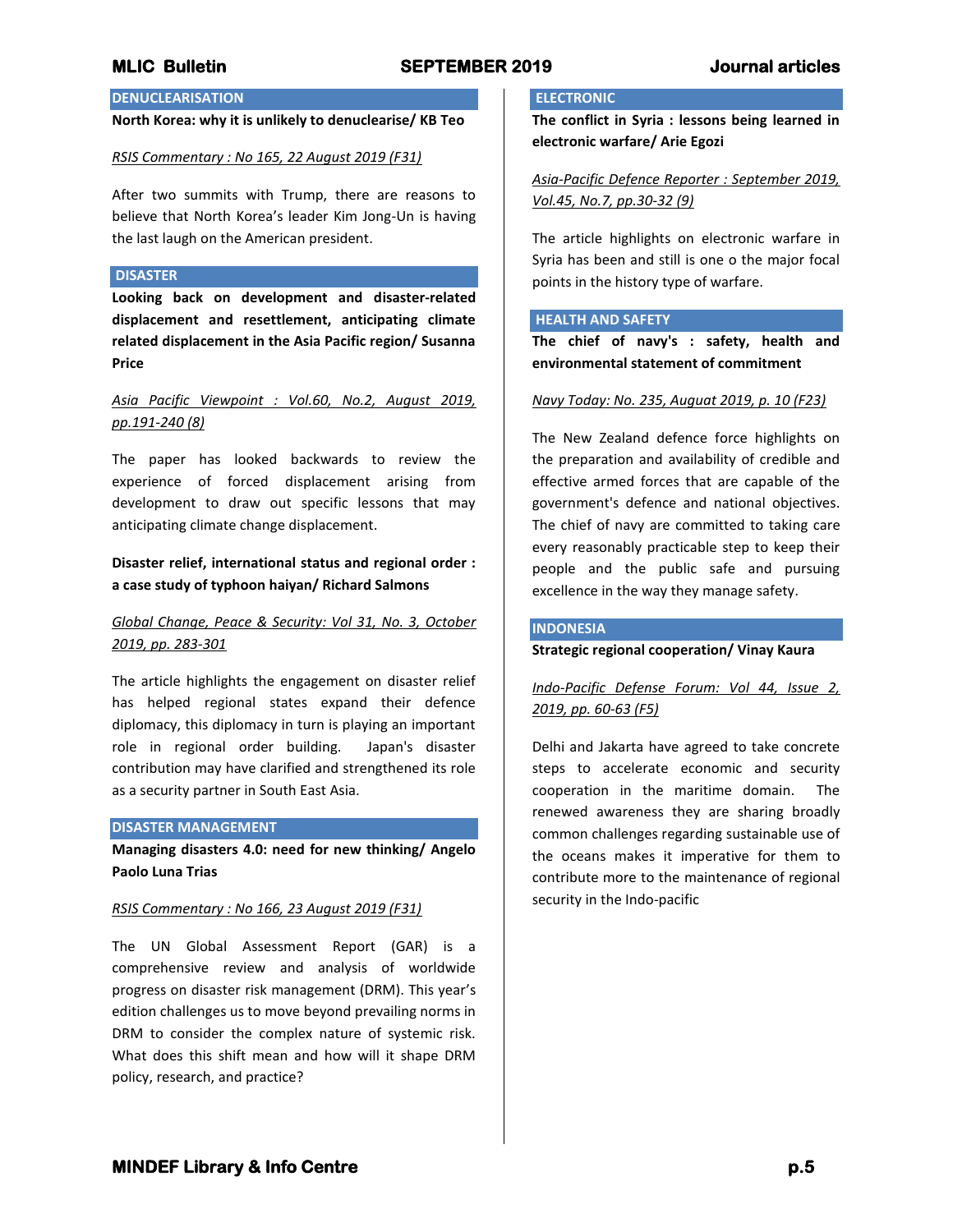## **JAPAN**

**Rivalry in the Middle East? Japan's CEAPAD initiative and China's rise/ Kai Schulze**

## *The Pacific Review: Vol.32, No.5, September 2019, pp. 809-830 (103)*

The discussion about current affairs in Sino japanese relations, which are defined as a rivalry. This article investigates how China's growing presence in the Middle East and in particular regarding the Israeli-Palestinian conflict, influences Japan's own foreign policy.

#### **They were playing chicken/ Hunter Stires**

## *Naval War College Review : Vol 72 No 3, Summer 2019, pp. 139-158 (F22)*

The U.S. Asiatic fleet's gray zone deterrence campaign against Japan 1937-40. The United States is facing a significant strategic challenge to it interests, allies and leadership of the liberal world order. Chinese forces are working to undermine and revise the political and geopolitical status quo in East Asia.

**Soft power is such a benign animal : narrative power and the reification of concepts in Japan\ Stephene Christine Winkler**

## *Cambridge Review of International Affairs: Vol.32, No.4, August 2019, pp. 483-501 (93)*

This article challenges the representation of Japan's embrace of soft power as an inevitable and normal phenomenon.

#### **LAND WARFARE**

**Steel gauntlets - Asia's tank force force reviewed/ Grant Turnbull**

## *Asian Military Review: Vol.27, Issue 5, August/September 2019, pp.10-13 (60)*

The article highlights the replacement of old MBTs for new on a 1-to-1 basis. Asian governments are seeking new or modernised armour. The MBT represents the pinnacle of firepower, mobility and protection having all three in abundance.

#### **LEBANON**

**The victory image : imaging Israeli warfighting from Lebanon to Gaza/ Yoav Galai**

*Security Dialogue : Vol.50, No.4, August 2019. pp. 295-313 (47)*

This article interrogates the concept of the victory image in Israel as a militarized visual economy.

# **MALAYSIA**

## **PDRM membanteras Daesh/ Murshid Al-Hafiz**

#### *Perajurit : Ogos 2019, pp.22-29 (133)*

Angkatan Tentera Malaysia (ATM) sentiasa memantau aktiviti anggotanya yang didapati mempunyai kecenderongan terhadap Daesh. Kumpulan militan antarabangsa mempuyai cabang kumpulan diperingkat global. Rekrut yang paling berharga bagi Daesh ialah golongan pasukan keselamatan dan tentera serta pesara. Kor agama angkatan tentera (KAGAT) dan PDRM membentuk kor agama sendiri bagi mencegah pengaruh Daesh.

#### **MALAYSIA**

**Abu Sayyaf mengancam Malaysia/ Zulfiqar Mohd Yusof**

#### *Perajurit : Ogos 2019, pp.40-45 (133)*

Abu Sayaff mempunyai hubungan dengan pengganas Daesh yang mahu melebarkan sayapnya dirantau Asia Tenggara Selatan Filipina. Sabah dijadikan sebagai tempat transit anggota anggota pengganas dari dalam dan luar Malaysia. Kerajaan Malaysia akan terus memberi tumpuan memperkasakan tahap keselamatan Sabah.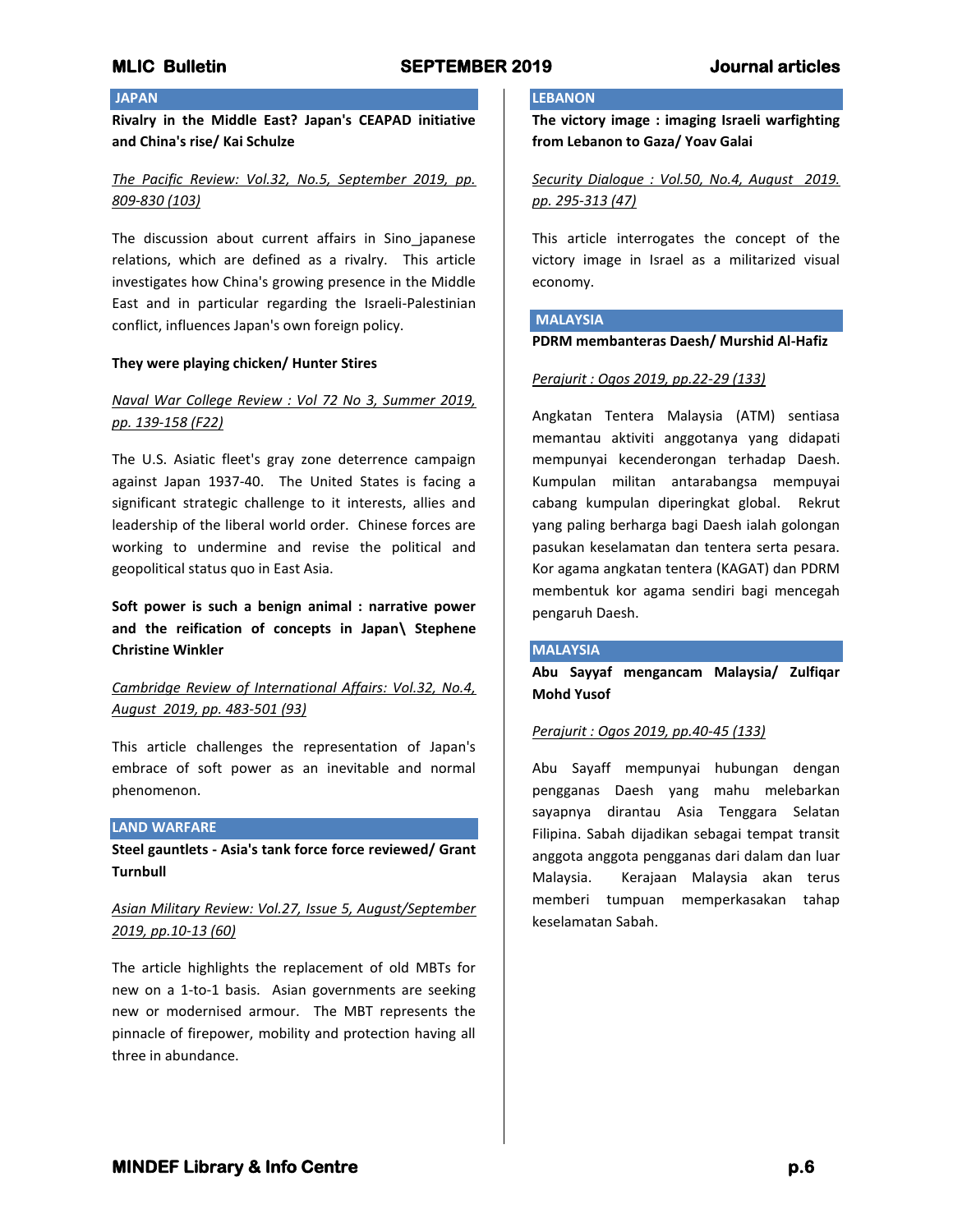## **MALAYSIA**

**All in good faith? proximity, politicization and Malaysia's external intelligence organization/ Philip H J Davies**

*International Journal of Intelligence and CounterIntelligence: Vol 32, No 4, Winter 2019-2020, pp. 691-716 (117)*

The article highlights the political circumstances and climate of politicization in which Malaysia's security agencies have evolved, the degree to which Malaysia's politics and system government revolve around the country's ethnic and sectarian divisions must be examined.

#### **MARITIME SECURITY**

**After Jokowi's first term – Indonesia's maritime policy: the Riau islands & its implications/ Dedi Dinarto**

#### *RSIS Commentary : No 167, 27 August 2019 (F31)*

Jokowi's first five-year tenure has repositioned the Riau Islands Province as a strategic locus in his maritime policy, including the restoration of the shipbuilding industry, fight against maritime threats, and settlement of sea border agreement. What will be the focus of the policy in Jokowi's second term?

#### **MILITARY HEALTH**

**Ethical rationales for past and present military medical practices/ Edmund Howe** 

*Journal of The Royal Army Medical Corps: Vol.165, Iss.4, August 2019, pp.273-278 (37)*

This paper reviews changes in the ethical challenges that have arisen in military medicine over the past decades.

#### **MILITARY RECRUITING**

**Storm clouds on the horizon/ Christopher J Mc Mahon**

*Naval War College Review : Vol 72 No 3, Summer 2019, pp. 84-100 (F22)*

The article highlights the current period of desired military growth the Pentagon is challenged by the youngest generations lacking both the willingness in large measure the ability to serve. Military leaders will need to consider modifying, modernizing DoD recruiting policies to make more relevant to generations Y and Z and future generations.

#### **NORTH KOREA**

**The winding road to disarmament**

*Indo-Pacific Defense Forum: Vol 44, Issue 2, 2019, pp. 32-35 (F5)*

The challenges on winding road to disarmament are daunting, North Korea test fined a new type of tactical guided weapon.

#### **OPV**

### **Coast guards welcome OPV boom/ Tim Fish**

*Asian Military Review: Vol.27, Issue 5, August/September 2019, pp.6-9 (60)*

The Asia Pacific navies focus on OPVs to counter China. OPVs are operated by a mix of naval and coastguard forces and depends on each country's maritime security structure.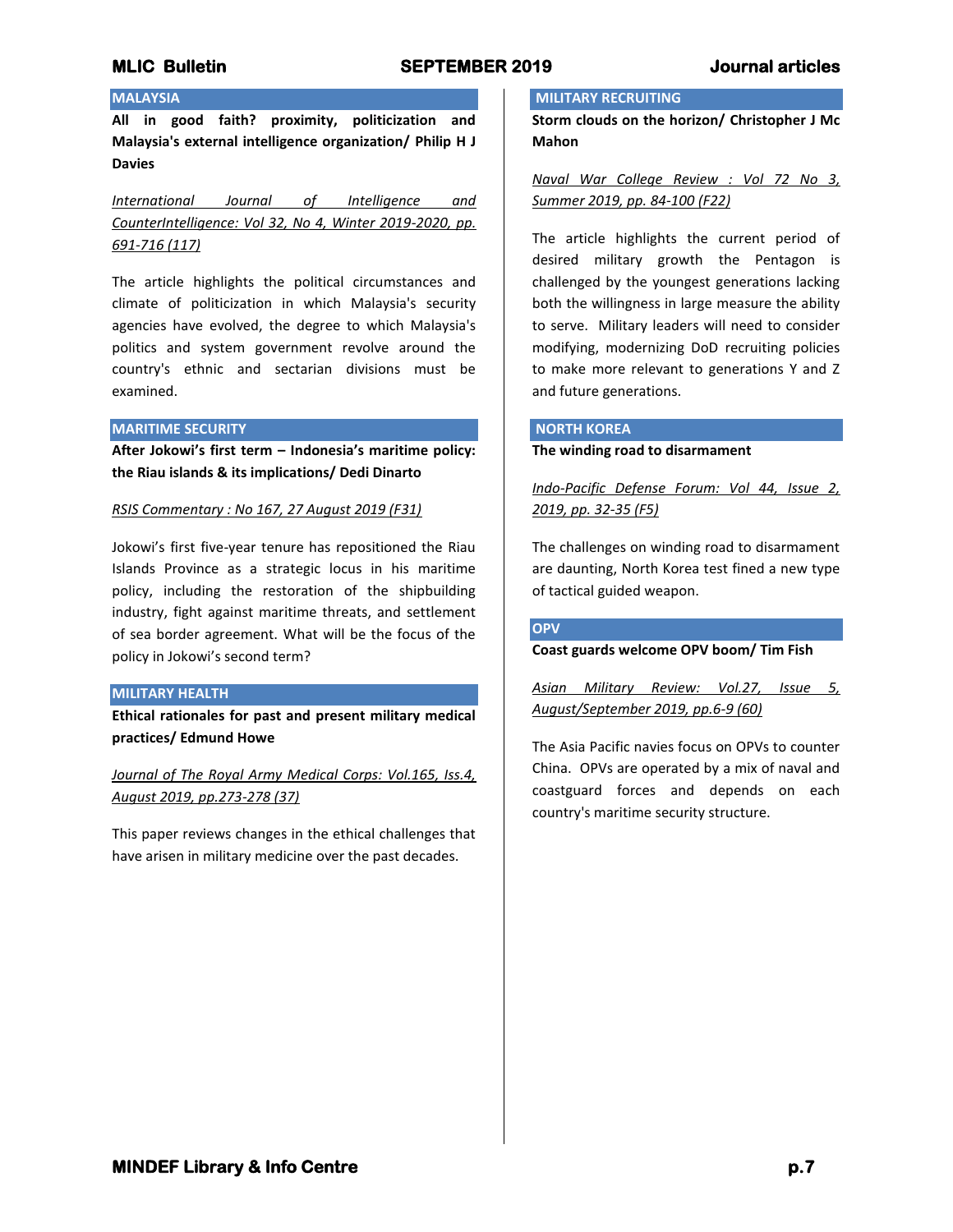## **PAKISTAN**

**Decline of insurgency in Pakistan's FATA : a counterinsurgency perspectives/ Shahzad Ahthar**

*Asian Survey: Vol.59 No.3, July/August 2019, pp.693-716 (12)*

This paper argues that Pakistan's counterinsurgency campaign after 2009 caused the decline of the Taliban insurgency by targeting the TTP through a true counterinsurgency operation. Pakistani military elites had a clear understanding that the military forces lacked counterinsurgency skills which explained their poor and inefficient performance.

#### **PHILIPPINES**

**The vigiilante president/ Sheila S Coronel**

*Foreign Affairs : Vol. 98, No. 5, September/October 2019, pp. 36-43 (76)*

The article highlights how Duterte's brutal populism conquered the Philippines. As president Duterte has proved to be a consummate power broker and a masterful political tactician. Duterte is riding the crest of a political wave not just in the Philippines but around the world.

#### **POLICY**

**The practice of deliberative policy analysis in the context of political and cultural challenges : lessons from Thailand/ Piyapong Boossabong**

#### *Policy Studies : Vol 40, No 5, September 2019, pp.476-491*

The article discusses the case of Thailand sheds light on emerging challenges involved in the practice of deliberative policy analysis in the context of both national political regimes that are not democracies.

#### **POLICY**

**Fluctuating capacity of policy advice in Russia :testing theory in developing country context/ Dmitry Zaytsev**

*Policy Studies : Vol 40, No 3-4, May-July 2019, pp.353- 373*

This article aims to contribute to the debate on the topic of policy advisory system by comparing the development of three policies in Russia.

#### **SINGAPORE**

**Balancing Sino-US tight rope: role of 'Smart Power'/ Yogaananthan S/O Theva**

*RSIS Commentary : No 158, 14 August 2019 (F31)*

The Sino-US rivalry has implications for small states like Singapore. How can the city-state maintain its sovereignty and relevance without being subsumed by the 'big powers'? The answer could lie in enhancing its 'smart power'.

#### **SOUTH CHINA SEA**

#### **Cautious bully/ Ketian Zhang**

*International Security : Vol 44, No 1, Summer 2019, pp.117-159 (68)*

The article highlights reputation, resolve, and Beijing's use of coercion in the South China Sea. Claiming all land features in the South China Sea, China has maritime territorial disputes with Brunei, Malaysia, the Philippines and Vietnam and maritime jurisdictional disputes with Indonesia.

#### **SOUTH CHINA SEA**

**U.S. conventional access strategy/ Sam Goldsmith**

## *Naval War College Review : Vol 72 No 2, Spring 2019, pp.36-65 (F22)*

The United States military has three principle strategic objectives. First is to protect the U.S mainland and offshore U.S territories from armed attacks. Second is to foster a stable rules based global security order through an interconnected web of alliances and partnership. Third is to deter and if necessary decisively defeat aggressions through the projection of military power.